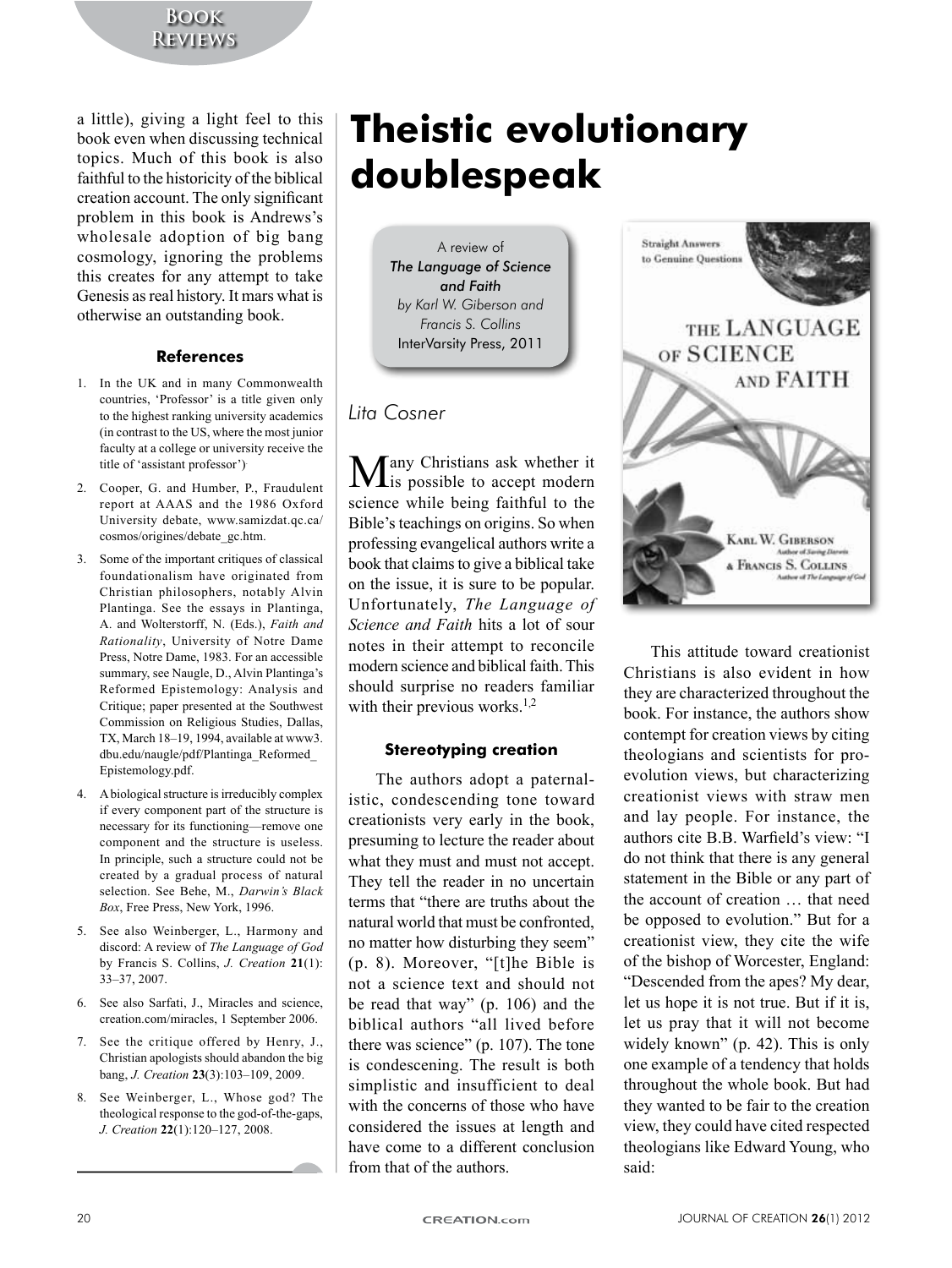"[They say] Whenever 'science' and the Bible are in conflict, it is always the Bible that, in one manner or another, must give way. We are not told that 'science' should correct its answers in light of Scripture. Always it is the other way around. Yet this is really surprising, for the answers which scientists have provided have frequently changed with the passing of time. The 'authoritative' answers of pre-Copernican scientists are no longer acceptable; nor, for that matter, are many of the views of twenty-five years ago." $3$ 

But the Christian reading *The\$Language\$of\$Science\$and\$Faith\$* is given no indication that such dissenting voices even exist in the educated world. Instead, the authors confidently assert that "The leading YEC proponents are not, in fact, biblical scholars and have limited training in the relevant biblical scholarship  $(p. 69)$ " and that "educated" Christians had been comfortable with an ancient earth for decades [before Darwin]" (p.  $152$ ). Not only is this wrong, it's a case of pot meet kettle, because neither of the authors is a biblical scholar!

## **Overly optimistic about science**

The authors begin "by recognizing that *most* of science does not connect in any meaningful way to *most* of religion" (p. 81) and "God's revelation in nature, studied by science, should agree with God's revelation in Scripture, studied by theology" (p.  $70$ ). But when the two seem to conflict, there is no question in the authors' mind about which should be reinterpreted. The authors are enthusiastic about science unfortunately they are naïve about scientists' objectivity. They say:

> "BioLogos also embraces science" as a reliable way to understand the world. We believe science is

an enterprise with great integrity, and that scientists are, in general, honest and objective in their work, and trustworthy in their conclusions. In embracing science we accept that the biological theory of evolution is a reliable explanation for the development of the diversity of life on our planet" (p. 19).

But scientists are *human*, and bring the same motivations to their work that affect all other spheres of life. Evolutionists are anything but objective when it comes to the evidence, as can easily be witnessed any time most of them are asked to consider whether evolution might be a flawed theory.

They argue that science is selfcorrecting  $(p. 110)$ , and this may be true in an ideal world where people aren't motivated by bias and the multitude of ways one can be invested in a certain theory being true. But in a system where peer review is used to filter out dissenting voices and reinforce the status quo, it is hard to see how the self-correcting can occur. Furthermore, their argument is self-refuting: if it is self-correcting, it entails that the current theory might not be correct. So it's folly to pretzelize Scripture to fit, just as Young's quote, above, pointed out.

Furthermore, for the authors, evolution is equated with science. Twice the authors compare the certainty of evolution being true to that of the earth going around the sun. It is "the core of biology" (p. 21), and they seem to equate rejection of evolution with rejection of science itself. The authors lecture the reader that "When there is a near-universal consensus among scientists that something is true, we have to take that seriously, even if we don't like the conclusion" (p. 29). They claim that only a vanishingly small minority of scientists question evolutionary theory.

Of course, there is the issue of the 'Dissent from Darwin' list of 500 scientists who are skeptical of evolution—the authors claim that, for various reasons, these scientists don't count. First, many of the scientists are not biologists, which the authors claim makes them ineligible from commenting on the validity of evolution. But evolution depends on certain things in chemistry, geology, and other scientific areas being true. so scientists in these disciplines are well qualified to comment on those aspects of evolution. But the authors are quick to dismiss them, saying, "No doubt they are sincere in their views, but do we need to take their concerns about evolution seriously?"  $(p. 32)$ 

Furthermore, many of them are old—meaning that they "would have finished most of their education a halfcentury ago, before the developments of the past few decades provided so much support for evolution."  $(p. 32)$ But this is disingenuous—if Dawkins and the late Stephen Jay Gould are acceptable evolutionists, despite their age, then their contemporaries in the creation' camp' cannot' be' dismissed' simply because of when they went to school. Further, these scientists would argue that the recent amazing discoveries of the cell's machinery and information-storage systems further *undermine* evolution.

They go on to cite the NCSE's list of evolutionists named Steve, containing over 1,000 names, as if creationists were not sufficiently aware that the majority of scientists are evolutionists. Finally, they claim that "scientific truth is not decided by the number of names on a list" (p. 33)—this from the same authors who lecture the reader on the inescapable significance of the evolutionist consensus in the scientific community, and on the same page as the citation of the list of evolutionist Steves which illustrated how many more scientists are evolutionists! One wonders if the irony was intentional.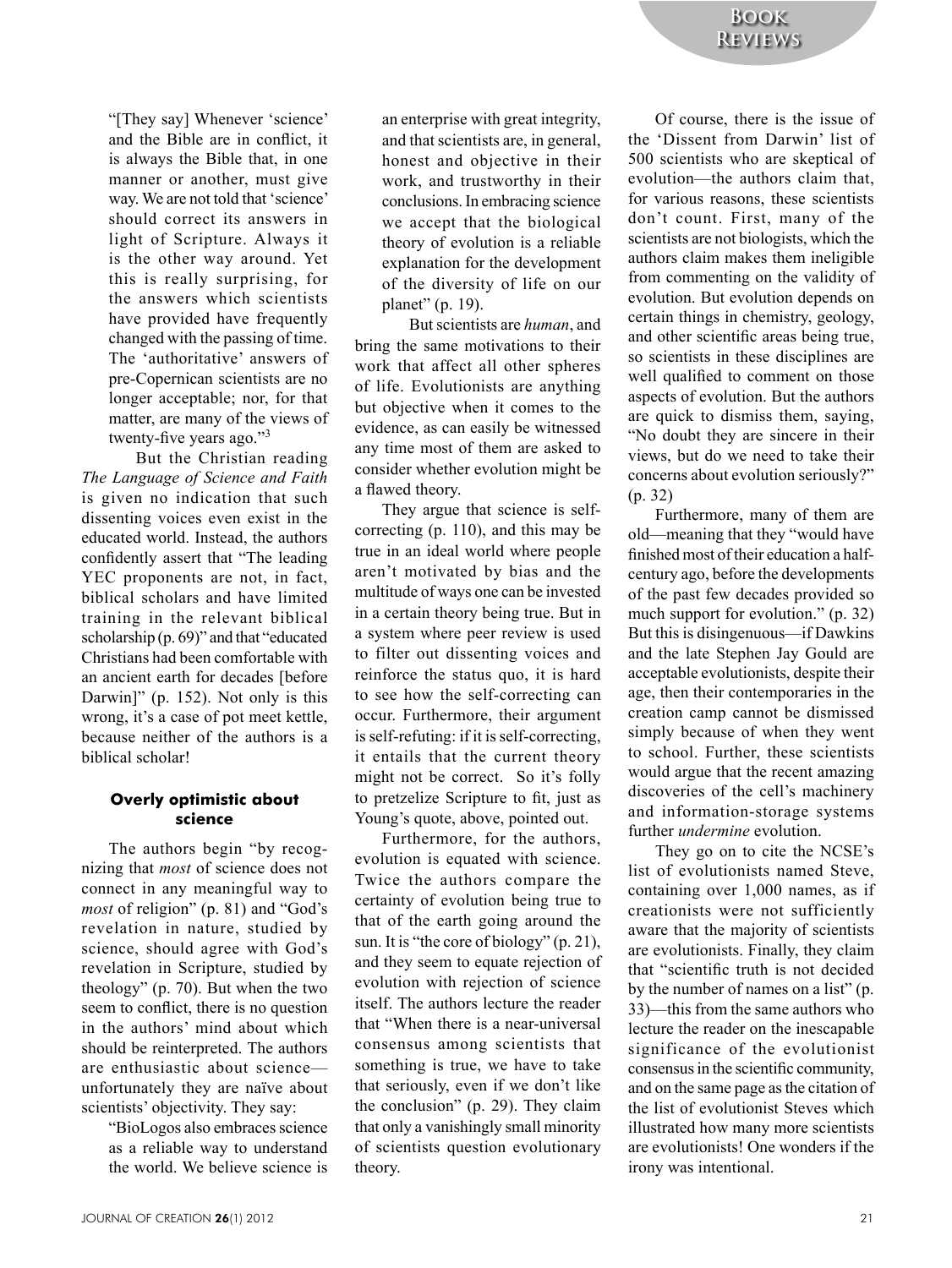

Figure 1. The authors fail to grapple with the implications of taking a different view of Adam from that of Scripture and the NT authors

#### An evil exposition of the problem of evil

The authors' most disappointing statements have to do with the problem of evil. As biblical creationists have often pointed out, theistic evolution leaves the Christian with no satisfying answer for the problem of evil, because death and suffering are actually the agents of God's creation according to theistic evolution. But nowhere has this been more clearly evidenced than when Collins and Giberson attempt to tackle the problem of evil. What do they have to say when it comes to a subject that has challenged the faith of more Christians throughout history than perhaps any other issue?

> "The problem of evil has no simple answer; alas, it also has no complex answer. In fact it has no satisfactory answer whatsoever. If it did, the smart philosophers and theologians of yesteryear would have resolved it already" (p. 128).

Collins and Giberson would have us believe that philosophers and theologians, pastors and academics alike, throughout all of history, have answered the complex problem of why there is suffering in the world with a unified shrug, throwing up their hands in despair. And because they were 'smart', we shouldn't look any further than that!

The authors do put forward a few weak arguments—humans cause a lot of evil (p. 128), but they (the authors) can't explain bad things that humans can't control, or bad things that preceded humans for millions of years according to the evolutionary timeline.

But one thing the authors are certain about—the biblical teaching of a creation without evil before sin cannot be literally true. They say, regarding the biblical creationist position:

"... the proposed solution requires considerable imagination and farfetched speculations that go well beyond the biblical account of the Fall. We have to suppose that almost every animal on the planet had its way of life dramatically transformed by the curse. Sharp teeth and poison glands—and the genetic code to produce them had to pop into existence, since animals were now going to start killing each other for the first time. Thorns had to suddenly appear on bushes. Vast numbers of vegetarian animals became carnivorous. And all this had to happen without leaving any trace in the fossil record ... Imagining a world like this is, quite simply, impossible" (p. 131).

Aside from making their own apparently lackluster imagination the standard for whether something is plausible or not, here, as in other places, Collins and Giberson apparently fail to think of any possible way around their arguments, and therefore assume the backwards creationists cannot possibly have thought about these objections to sufficiently answer them. The most basic creation material, such as CMI's Creation Answers Book. covers the origin of carnivory-e.g. that the genetic code for new features did not pop into existence but was switched on at the Fall. Our own embryonic development procedes by programs that switch genes on

and off. So it is also inexcusable that someone would write a book talking about young-earth creationists without understanding something as basic as the creationist belief that most of the fossil record was created during Noah's Flood, hence after the Curse (they protest it is not recorded in the rock layers).

The authors finally posit that evolution makes a *positive* contribution to the problem of evil—they claim that just as God created humans with freedom, so it is that humans, not God, are responsible for evil human deeds). He has programmed the same sort of freedom of creative power into the world. Thus God is absolved of responsibility when it comes to evil and suffering that arose through evolution-for example, "When nature's freedom leads to the evolution of a pernicious killing machine like the black plague, God is off the hook" (p. 137). So apparently, the authors want us to feel better about evil. because God really isn't in charge of it at all! And apparently He is not responsible for setting up a system where death, which He calls 'the last enemy' (1 Corinthians 15:26), is His means of bringing about a 'very good' creation (Genesis 1:31). One fails to see how their answer to the problem of evil is better than that of the atheist.

The authors argue that this world was the 'best of all possible worlds'—that an 'interesting' world with suffering would have been better than "bland worlds without the possibility of disasters or worlds where God constantly intervened to prevent disasters" (p. 139). Once again, their apparently deficient imagination cannot come up with an interesting world without evil.

#### Dodging the central question

A book that has the expressed purpose of justifying a non-historical interpretation of Genesis in favor of evolution should devote substantial time to showing how a serious